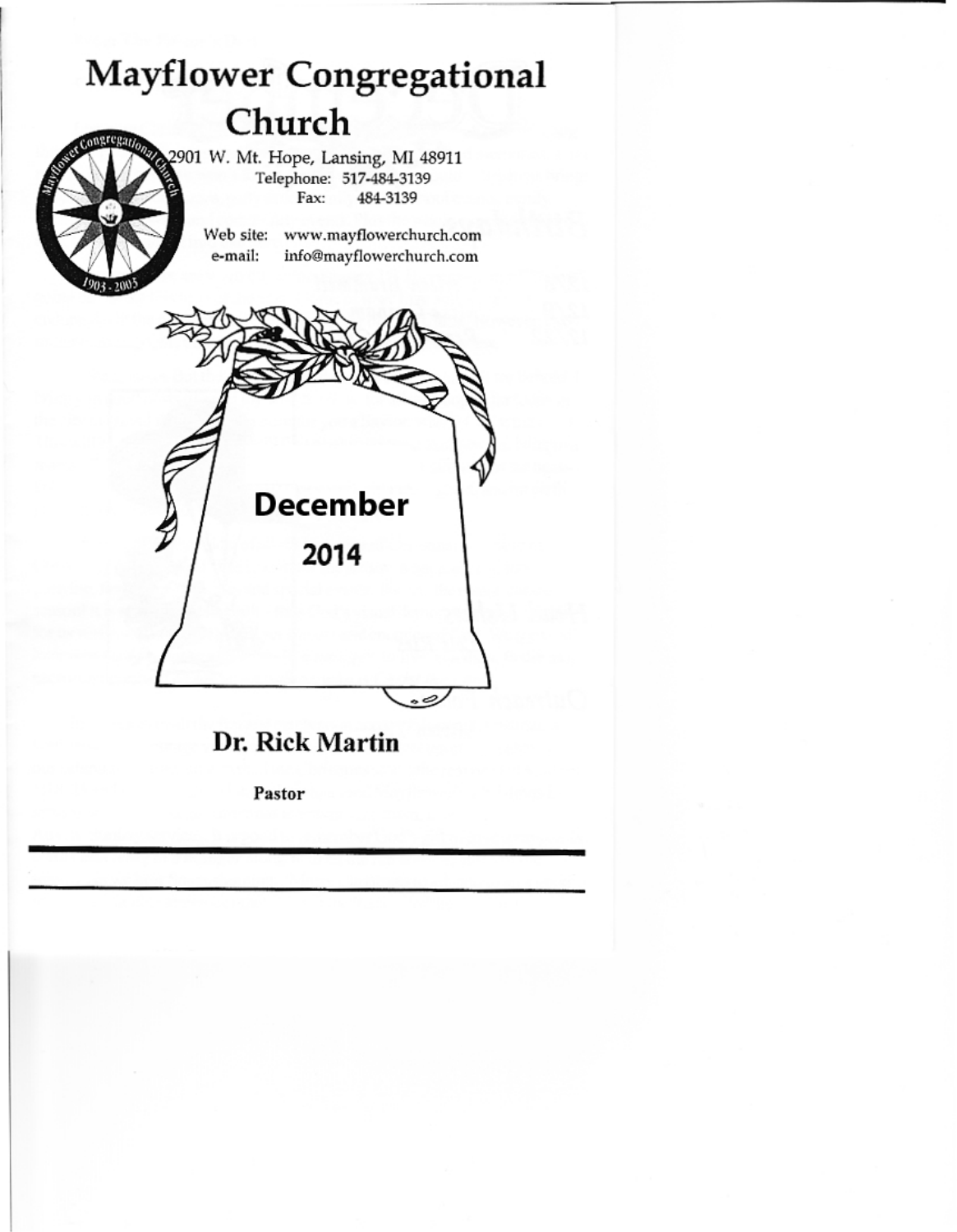

Birthdays

Carleen Brammell  $12/8$  $12/9$ Mike Graham Remington Graham  $12/22$ 



**Head Ushers** Lois Ries

Outreach Focus Mitten Tree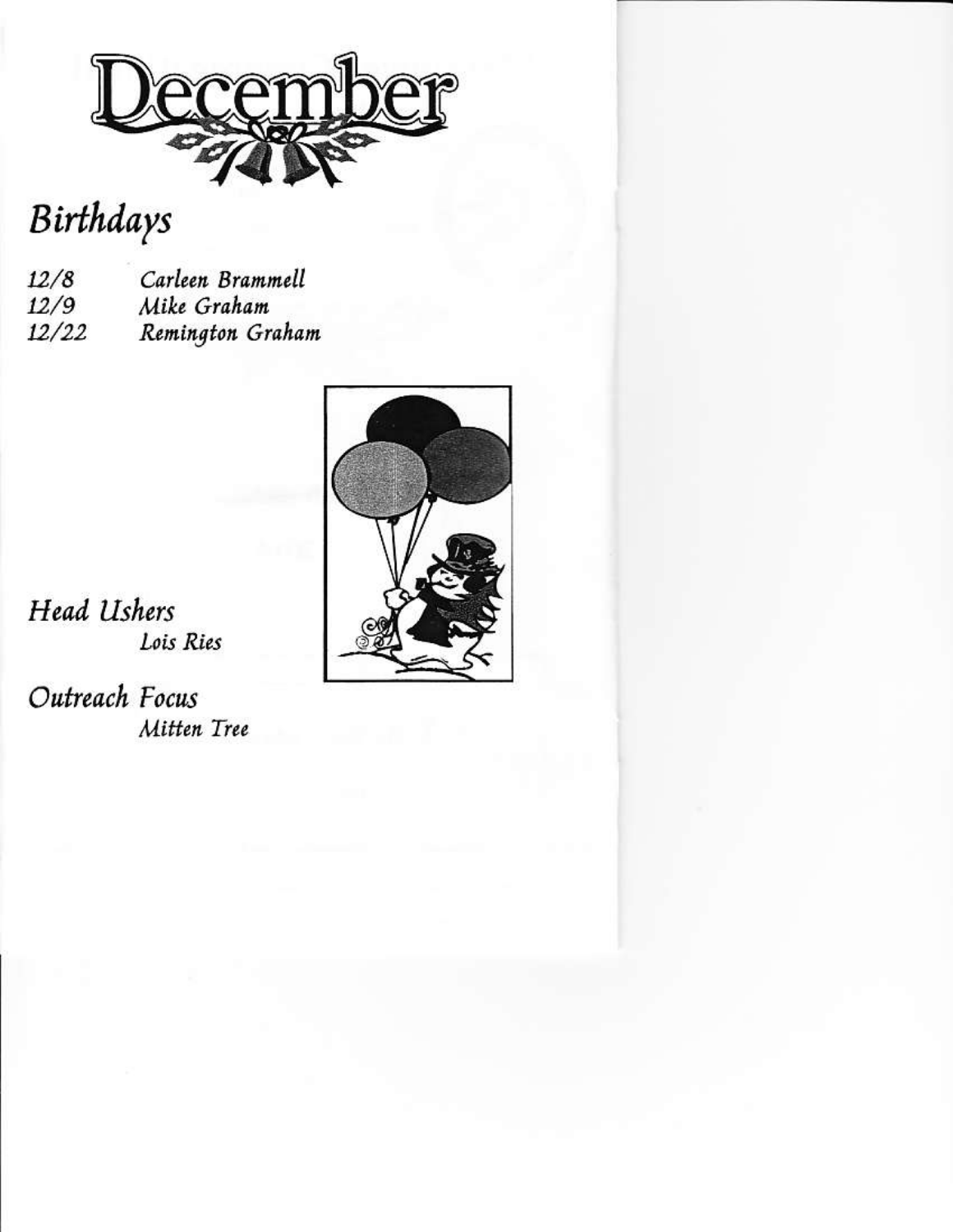# **From The Pastor's Desk**

# **CHRISTMAS 2014**

I am sure Christmas brings many different thoughts to each of us. Among them are good memories, bad memories, happy memories, sad memories; some memories we hope we won't forget, others we wish we could. Christmas brings busy times, crowded times, party times, family times, school events, family events, church events and community events. Plus the whole expense of Christmas, but we'll not get into that here.

No wonder we are worn out come January 1s! There are a lot of "extras" going on during this time of the year - some of it we love and some of it we endure. All in the name of the celebration of the birth of Christ. However, two millenniums ago, the birth of Christ went unnoticed by all but a few.

Luke 2:10-14 But the angel said to them, "Do not be afraid; for behold, I bring you good news of great joy which will be for all the people; for today in the city of David there has been born for you a Savior, who is Christ the Lord. This will be a sign for you: you will find a baby wrapped in cloths and lying in a manger." And suddenly there appeared with the angel a multitude of the heavenly host praising God and saying, "Glory to God in the highest, and on earth peace among men with whom He is pleased."

Even today, in the midst of all the busyness of Christmas, the birth of Christ may go unnoticed. The reason for the season is not presents, food, partying, family get-togethers and special events. Jesus is the reason for the season! It is in honor of His birth - thus God's visual demonstration of His love for us while we (mankind) were yet sinners and enemies of God. We see God's love wrapped in cloths and lying in a manger; to live as a man, to die as a sacrificial lamb, to be for you a Savior, who is Christ the Lord.

In the midst of all the fun and celebration and traditions of Christmas, as your pastor I encourage you to also make time to reflect upon the reason for our celebration. Take time to read the Christmas story (the real one) in Matthew 1:18-25 and Luke 2:1-20. Makes plans to attend Mayflower's Christmas Eve service and other special Christmas events around town, in addition to our Advent Sunday services. It is good to remember God's gift of love wrapped in cloths and lying in a manger along with all the fun and traditions of the season. As we hear Santa shouting, "Merry Christmas to all, and to all a good night" we can also remember that Jesus is the Reason for the Season.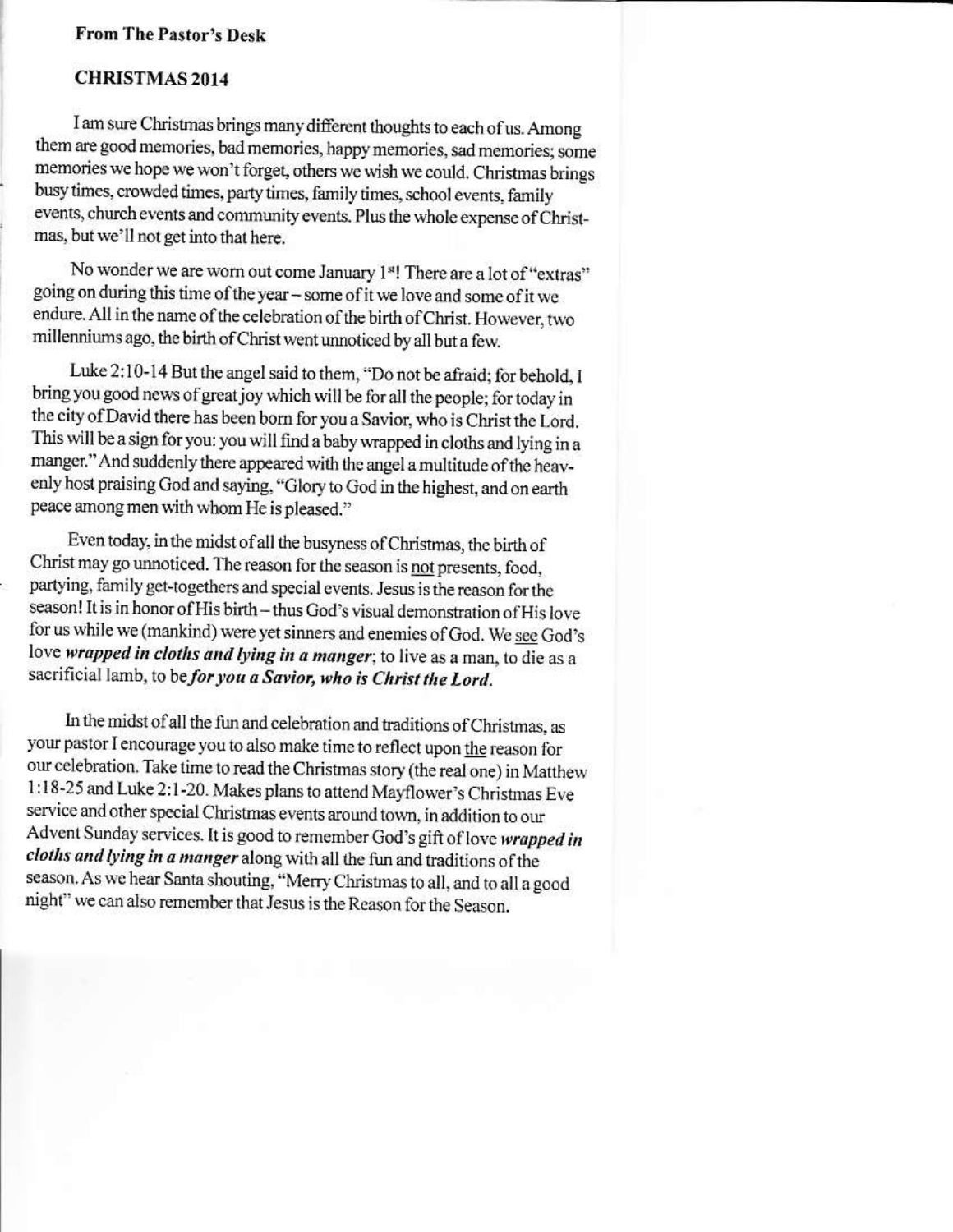#### Lay Leader's Message

In a sermon I once heard at Mayflower, the pastor made reference to a bad cut that had finally healed. The healing process was long and painful. The cut was a constant reminder of the cause and what could have been done to avoid it. But, when it finally healed, the scar tissue made a band of skin that was even tougher than that area of skin before the cut. The body's amazing healing process makes sure that if a blow to that area occurs again, it will be less likely to cause a serious injury.

Our resolve at Mayflower has been tested again. It is a painful process to work through. Some of us feel that certain things could have been handled in a more sensitive and loving manner. Maybe that is true. If so, I hope that forgiveness will be granted so that we can move on in friendship and love. Through this process hopefully we can create a bond in our fellowship that is even stronger than what we had previously.

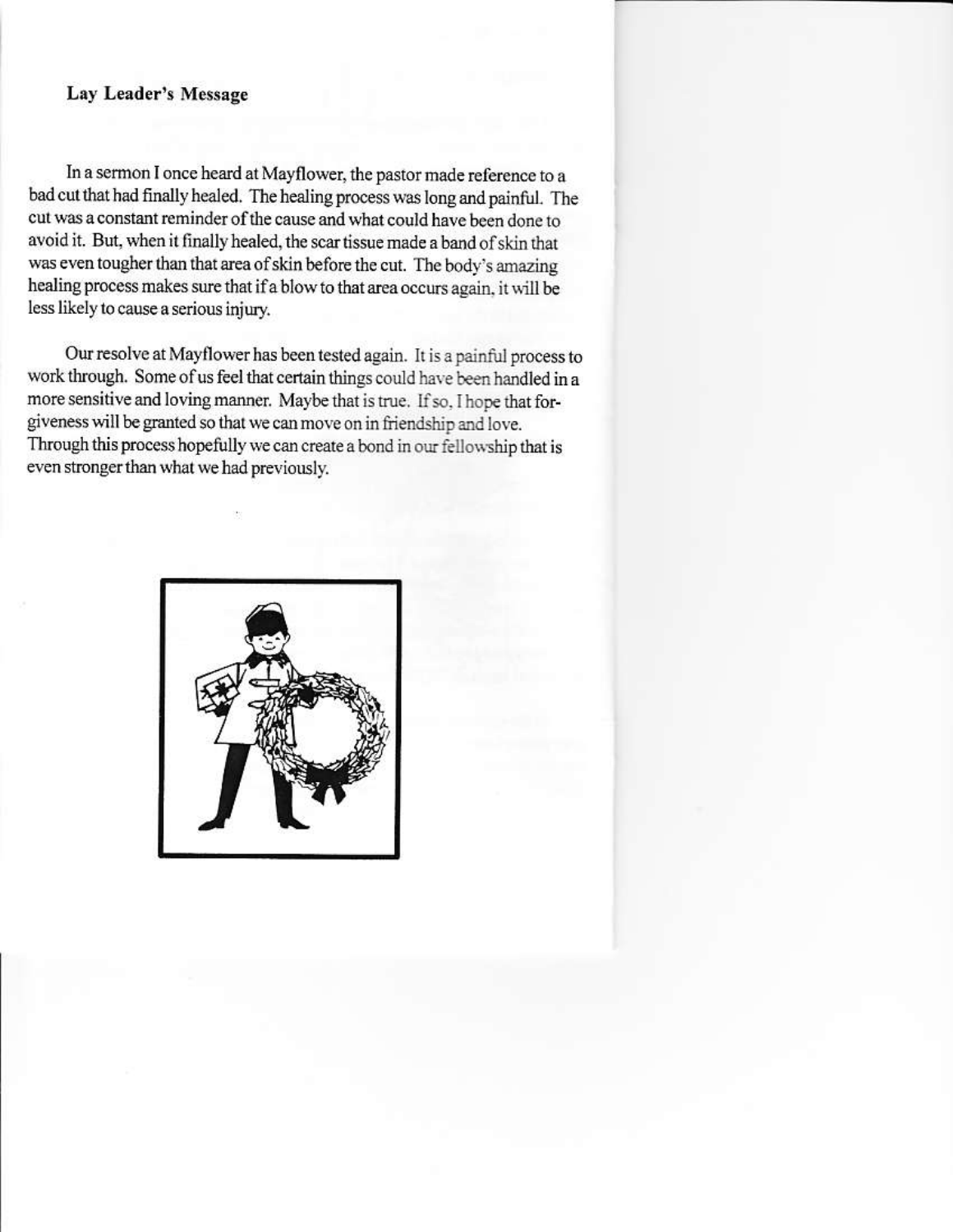## **Missions and Holiday Happenings**

As we continue our mission outreach and holiday giving here are some Mayflower happenings that you will want to be aware of. The mitten tree is up this week for your donations of mittens, scarves, gloves and hats to be given to Lewton School (student's ages 10, 11, and 12). If you wish, shopping will be done for you.

Blanche's Hobo Dinner will be on December 7th after church. There will be caroling afterwards. The cost is \$7.

Our traditional Christmas Eve Service will take place at 7:00 p.m. This will once again be a wonderful service of words, reflections and inspirational music. The offering will once again go to the Salvation Army. There will be a reception and time of fellowship immediately following the service in the Social Hall. Please bring a favorite snack to share.

Poinsettias in honor or memory of someone or an event are again available to enhance the sanctuary. The cost is \$10 contact Cozette to sign up.

Please plan to participate as much as possible as we celebrate Jesus's birth.

REJOICE!!!

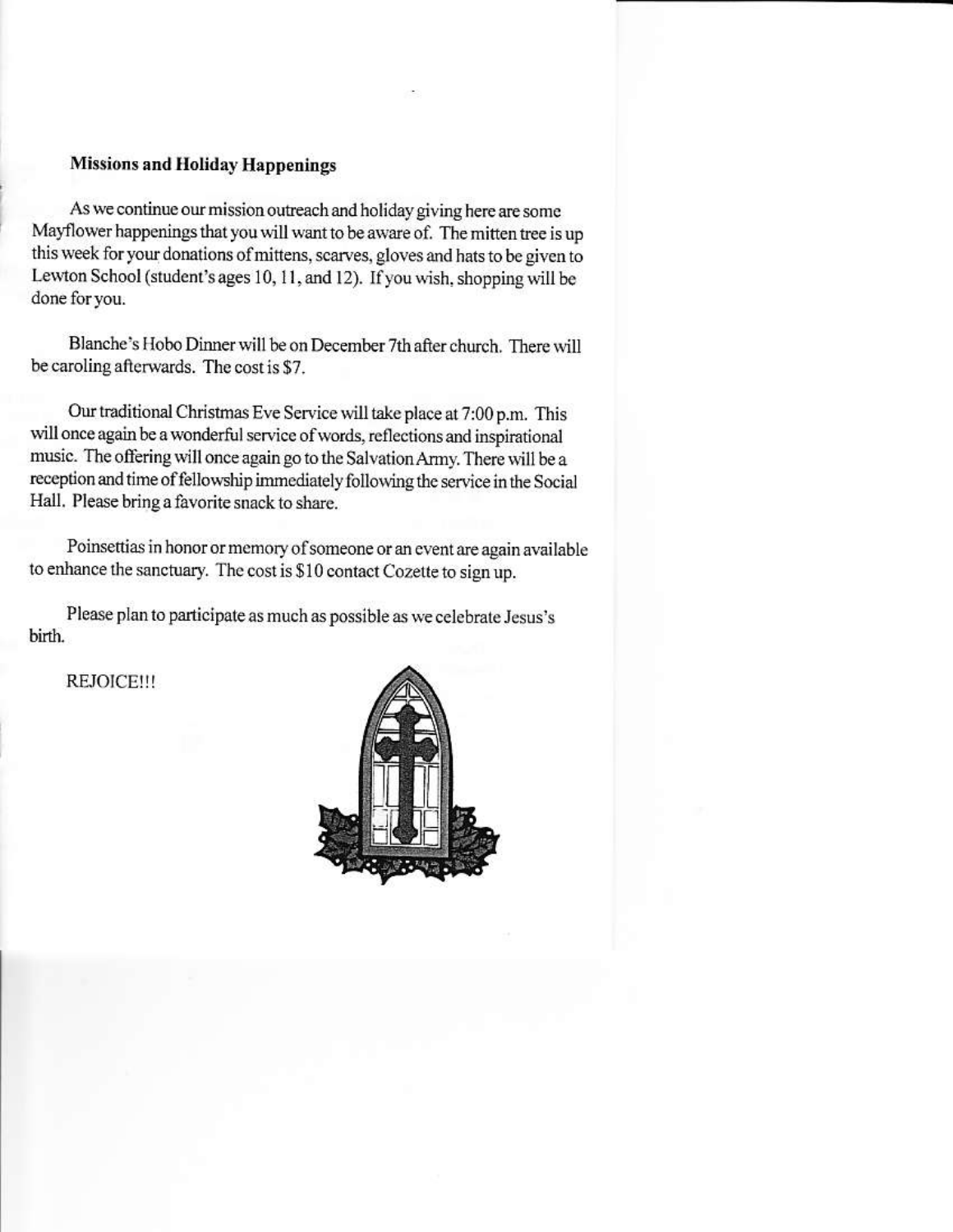#### Mayflower Financial News

Our October 2nd Saturday Supper was a huge success with 105 persons being served which resulted in a profit of \$665.08. To date we have received \$4743 in donations towards the cost of \$5500 needed to improve and upgrade our sound system. Our rummage sale was our best ever with almost \$1900 in profit so far. And the Iron Egg Fall Classic made \$1546.25. I'm amazed at all Mayflower can accomplish with the help and support of our congregation.

A brief summary of our finances as of October 31, 2014:

Income: Expenses:

**YTD** for Ten Months Income: Expenses:

\$10,857.95 7,395.08 \$ 3,462.87

\$80,071.64 78,764.47  $$1,307.17$ 

\$14,163.45

4,009.84

5,494.01

22,305.16 \$45,972.46

Fund Balances: Checking: **Bequest Funds Savings** Memorial Fund CD CD Savings

A more detailed report is available in the brochure rack near the church office.

Linda Wheeler Treasurer

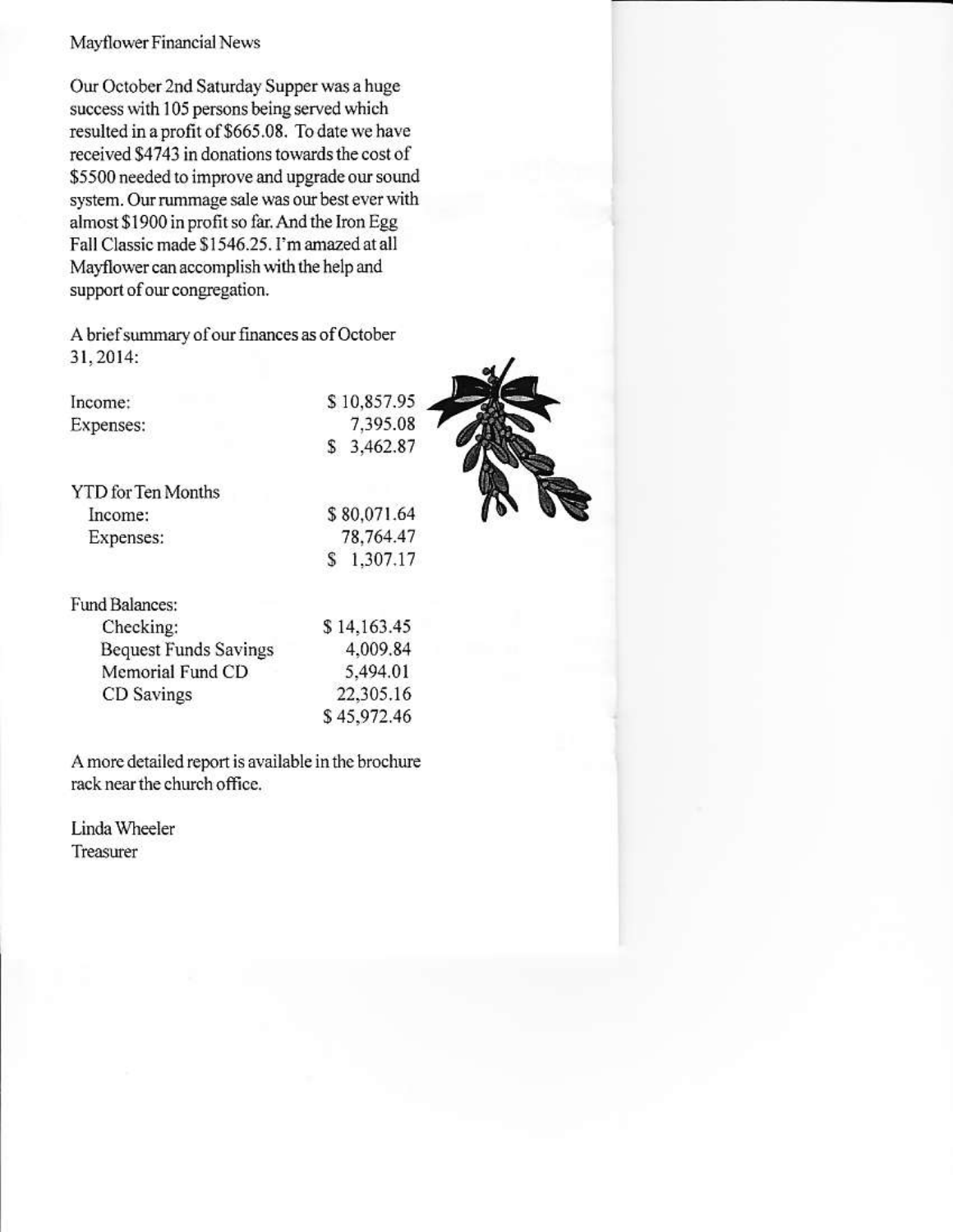### **Christian Education Moment**

I remember being a child, seeing a bright light streak across the sky. "Make a wish!" someone would say, and I would close my eyes and completely panic. What was good enough to match the rarity of a falling star? As a parent, I was mortified to find out most of the time my child was wishing on a travelling satellite instead (astronomy is not my strong point!)

Watching the stars is as old as time. In Biblical times, the Jews watched and wished and waited for the Messiah to come, for he had been promised by the prophets of old. When the star did appear over the manger in Bethlehem, it was a sign that was noticed by the shepherds and wise men., but missed by many others. Today, in our busy modern lives, are we missing the star ourselves? In Revelations 22:16, it is said, "I am the root and the offspring of David, and the bright and morning star." As we move through our busy holiday season, remember to always make time for the stars that matter.

I am pleased to announce that several Mayflower members have agreed to perform our adult pageant on Sunday, December 21st. It is tentatively titled, "And So This is Christmas" and hopefully you will enjoy it. See you in church!

Liz

#### Recipe for Apple Goody fram Ann McClelland

1 pkg. sugar free Butterscotch pudding 1 10 oz. can crushed pineapple in water 8 oz. Lofat Cool Whip 3 cups Apples, chopped 1 cup miniature marshmallows

Mix all ingredients together and refrigerate.

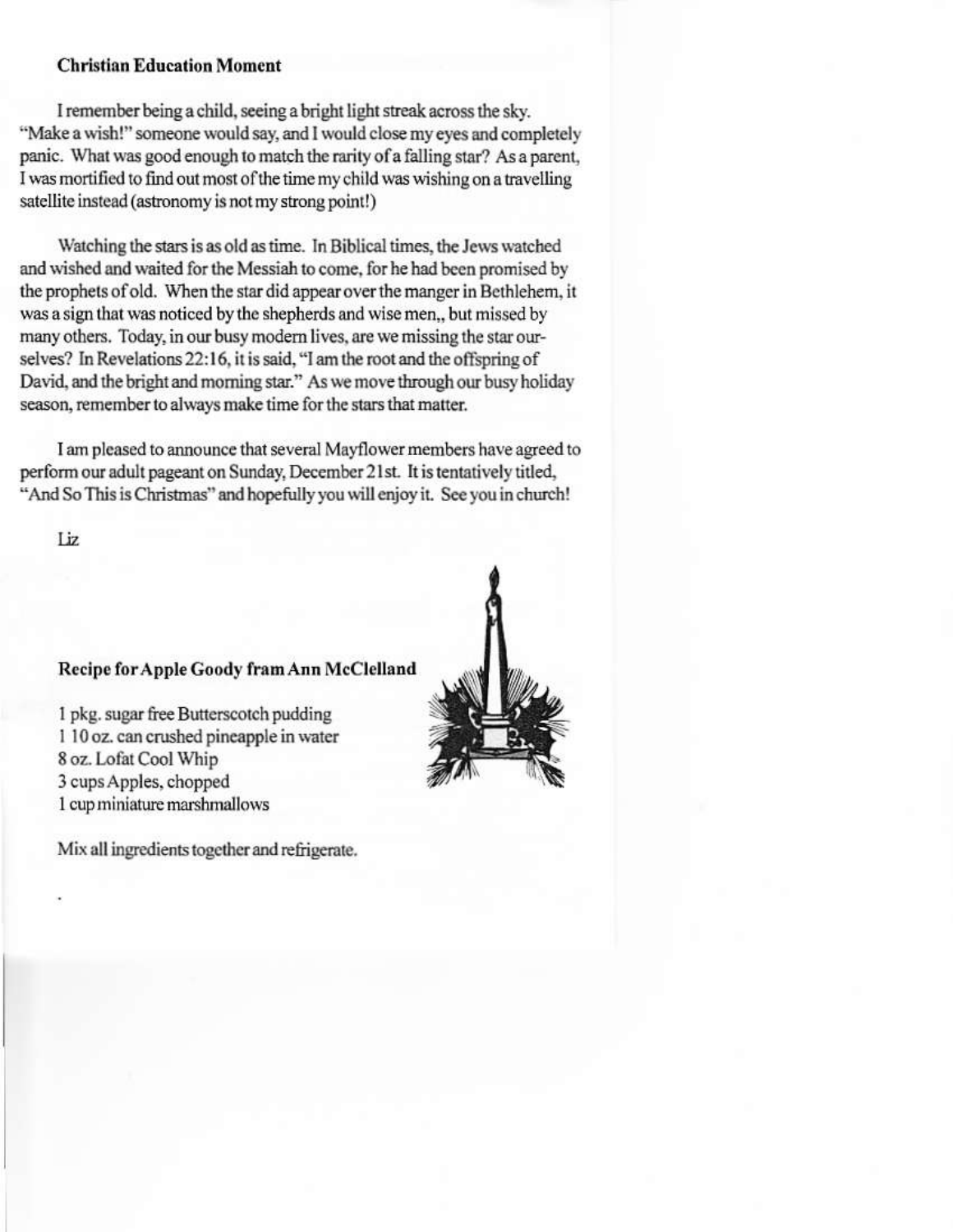#### O Come, O Come, Emmanuel

He will be great and will be called the Son of the Most High. The Lord God will give Him the throne of His father David, and He will reign over the house of Jacob forever; His kingdom will never end. (Luke 1:32, 33)

We begin to prepare for the celebration of our Lord's birth four Sundays before Christmas Day. This is known as the season of Advent, and it begins with the Old Testament prophecies regarding the coming of a Messiah anticipated and spoken about 600 years before it happened.

"O Come, O Come, Emmanuel" was originally used in the medieval church liturgy as a series of short musical statements called antiphons that were sung the week before Christmas Eve. Each of these antiphons focused on the anticipation of the Messiah according to how the Old Testament referred to him: Wisdom, Emmanuel, The Lord of Might, The Rod of Jesse, Day Spring, and The Key of David.

The tune for the verses comes from an ancient origin, as well - that of the Chant or Plain Song.

The next time you are near a hymnal take time to read through the words of this song. They tell an important story of the anticipation of Christ's birth; they are rich in the history that brings us to recognize the season of Advent. They explain why we, as Christians, celebrate Christmas. They are profound.

Rejoice! Rejoice! Emmanuel shall come to thee, O Israel.

**Barb** 

#### **Thrift Sale**



Thanks to all who donated items for the thrift sale and/or worked in bring stuff from Barb's uncle's house, setting up, selling, and cleaning up the sale! Proceeds will go to the church's general fund, at least initially. Our total receipts from the sale at this point are about \$1850, but there will be additional funds coming in from items that have been taken to the consignment shop and from furniture we will be selling online.

We plan to continue having sales as we have been, so start saving up your items NOW for the spring sale! A good way to do it is to have a box or bag in a closet or a corner of your basement or garage, and as you see things you don't need or want any more, put them in the box or bag. Then you'll be ahead of the game when the time comes!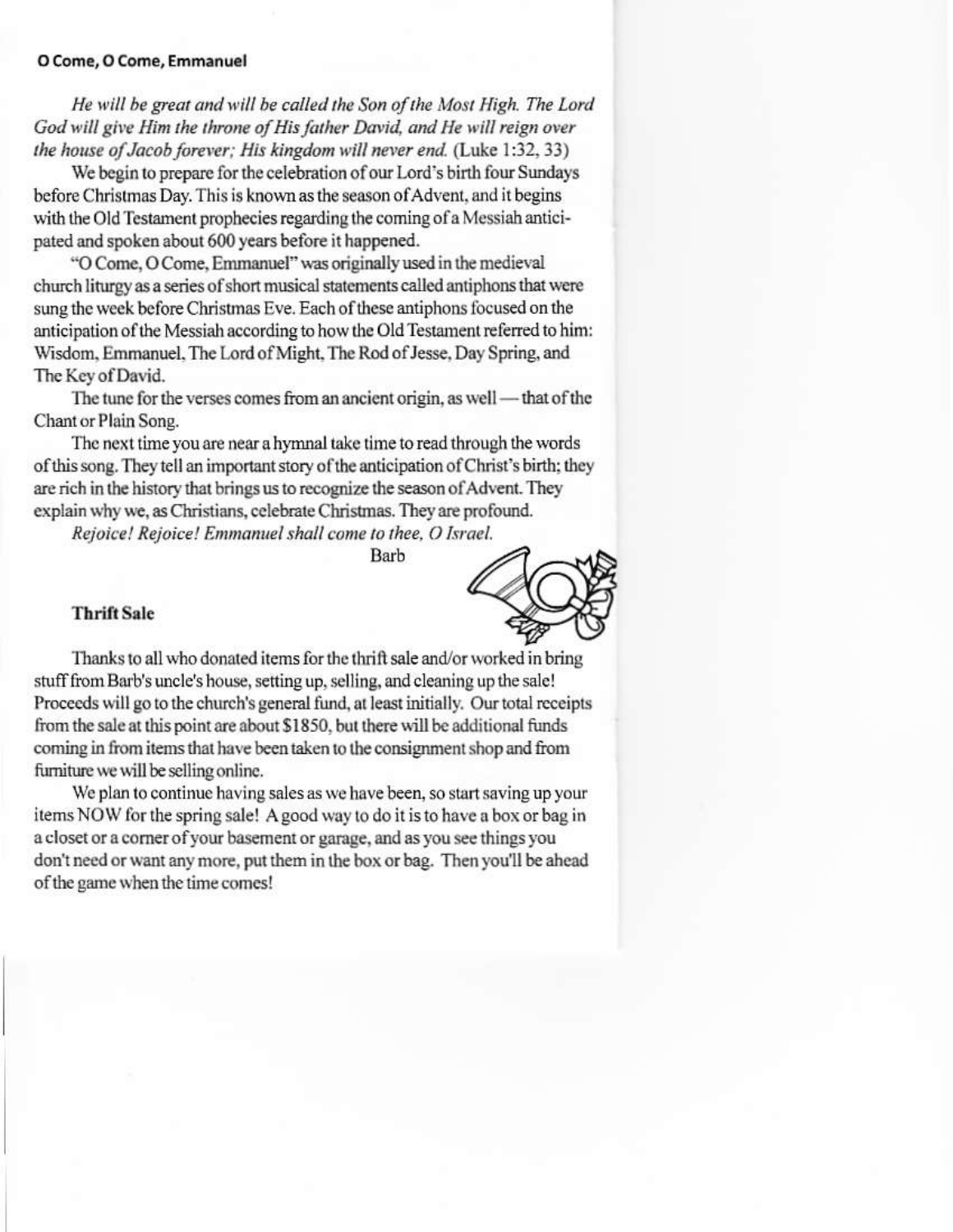|       | Dates to remember in              |
|-------|-----------------------------------|
|       | December                          |
| 12/9  |                                   |
|       | Trustee's Meeting<br>10 am        |
| 12/13 |                                   |
|       | Second Saturday<br>Supper    5 pm |
| 12/14 |                                   |
|       | Last day to order<br>poinsettias  |
| 12/15 |                                   |
|       | Deadline for<br>Mayflower Notes   |
| 12/22 | Prudential Council                |
| 12/24 | Christmas Eve                     |
|       | Servíce 7 pm <sub>s</sub> z       |
| 12/25 | Christmas                         |
|       | Day                               |
|       |                                   |
|       |                                   |